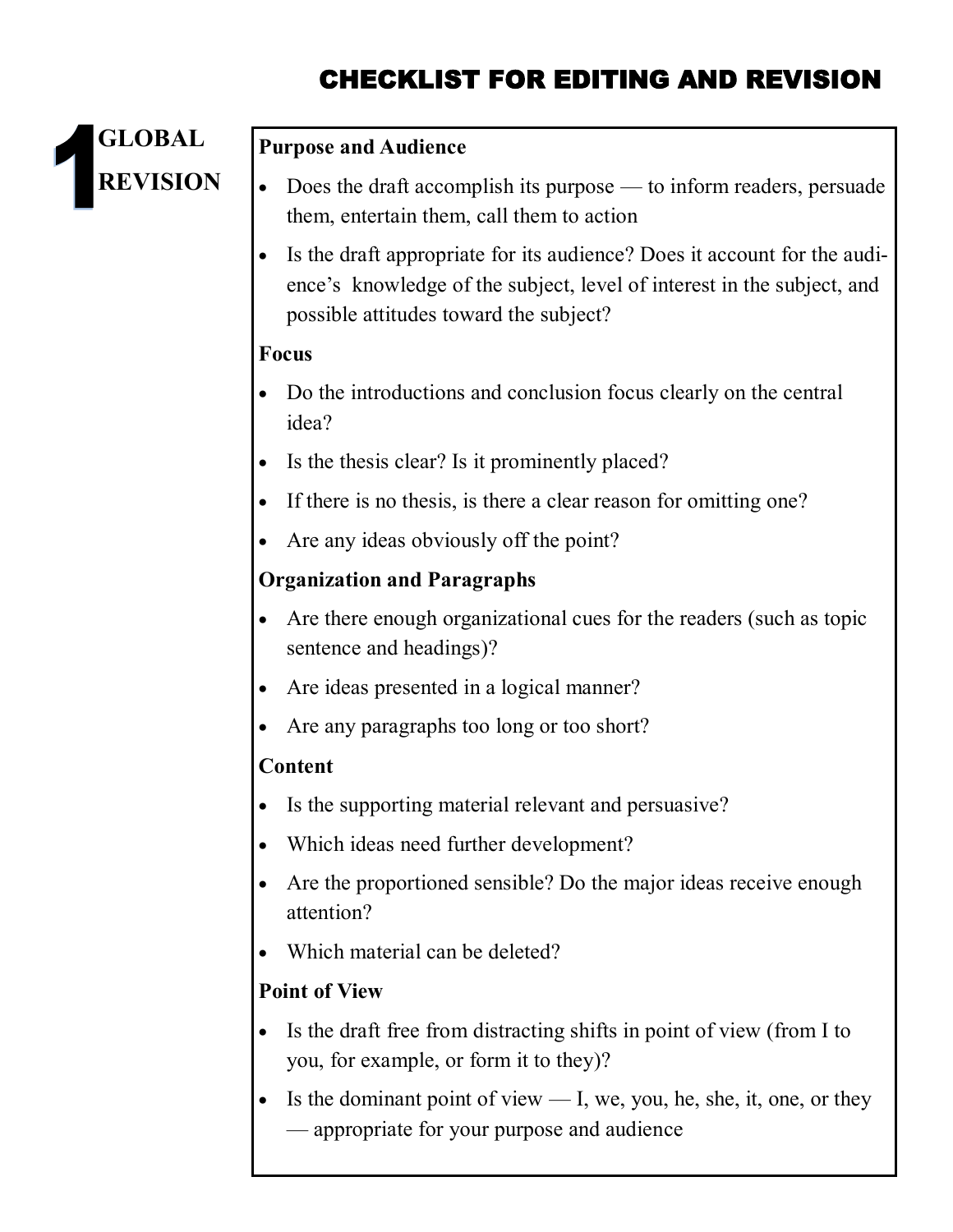## CHECKLIST FOR EDITING AND REVISION



## **Strengthening Sentences**

*Look for Opportunities*

- to use more active verbs
- to prune excess words

## **Clarifying Sentences**

*Look for opportunities*

- to balance parallel ideas
- to supply missing words
- to untangle mixed constructions
- to repair misplaced dangling modifiers
- to eliminate distracting shifts
- to emphasize key ideas using coordination and subordination
- to combine choppy sentences
- to break up long sentences

## **Introducing Variety**

*Look for opportunities*

- to vary sentence openings
- to vary sentence structures
- to vary the order of sentence elements

## **Refining Style**

*Look for opportunities*

- to choose language more appropriate for the subject and audience
- to choose more exact words